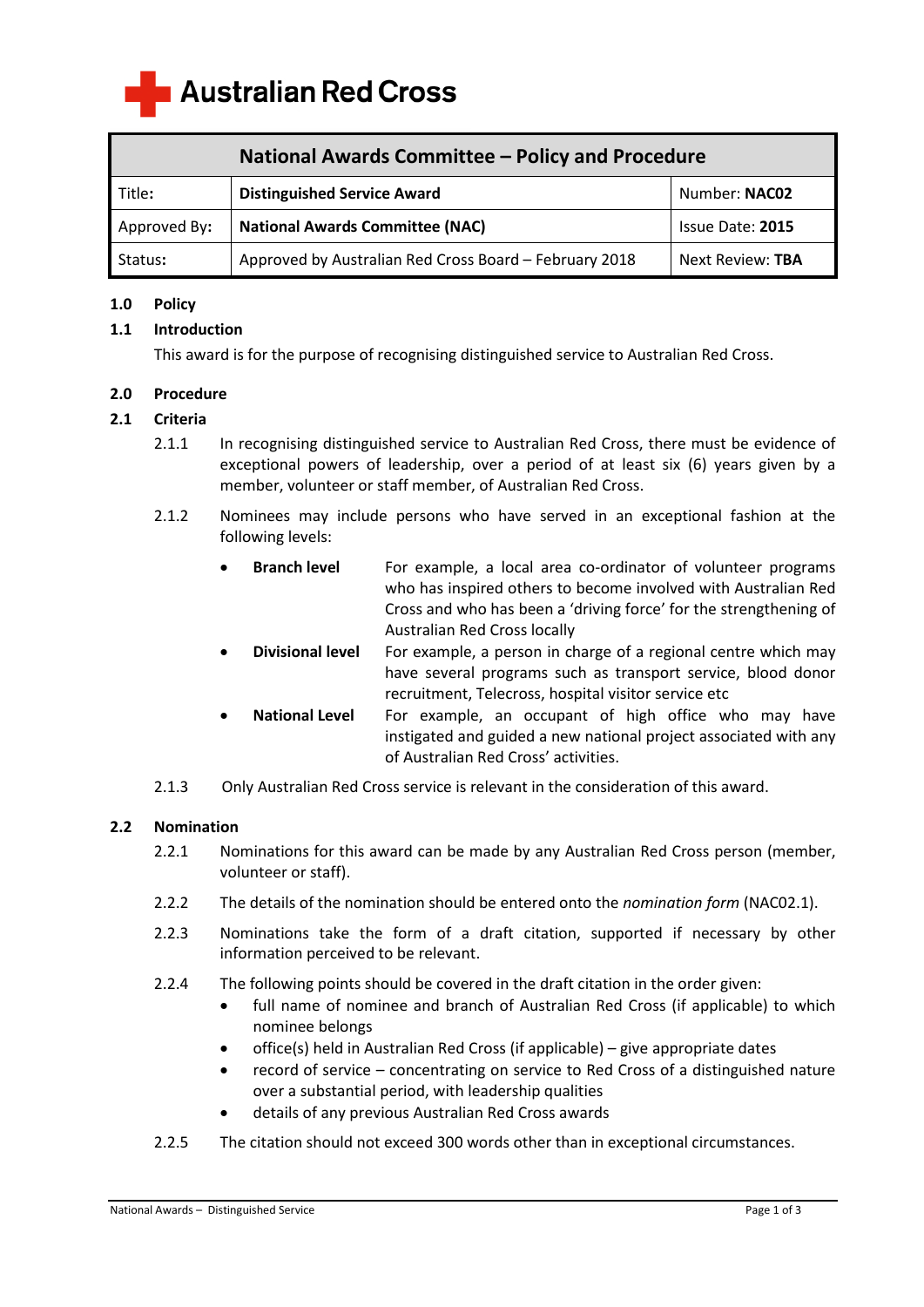

#### **2.3 Submission and Endorsement**

- 2.3.1 The completed *nomination form* (NAC02.1) must be submitted to the Chairman of the relevant Divisional Awards Committee, or in the case of a National nominee to the Chairman of the National Awards Committee.
- 2.3.2 Nominations (other than National nominations) must be endorsed by the relevant Divisional Board Awards Committee and signed by the Divisional Chairman, prior to it being submitted to the NAC for approval.
- 2.3.3 If the nomination is unsuccessful in achieving Divisional endorsement, the Chair of the Divisional Awards Committee (or Chair of the Division if he/she so chooses) will advise the nominator informing the reason.
- 2.3.4 In the case of unsuccessful National nominations, the Chair of the National Awards Committee (or the President of Australian Red Cross if he/she so chooses) will advise the nominator informing the reason.
- 2.3.4 **COMPLETED AND ENDORSED** nomination forms, marked *'CONFIDENTIAL AWARDS'* must be submitted to National Awards Committee Secretary, Australian Red Cross

## **2.4 Approval**

- 2.4.1 On receipt of an endorsed nomination, the NAC Secretary will submit the nomination to the NAC for consideration.
- 2.4.2 Following consideration, the nomination will be successful if it has been approved by a majority of NAC members.
- 2.4.3 If the nomination is unsuccessful, the nomination will be returned to the submitting Division (for Divisional nominations) and to the National Office or Blood Service (for National nominations) with appropriate notation.
- 2.4.4 The nomination will only be considered by the NAC on three (3) occasions after which the nomination will be considered as unsupportable.
- 2.4.5 The Chair of the National Awards Committee will notify the appropriate Divisional Chairman (or in the case of a National Nomination, the President of Australian Red Cross) of the outcome of the successful nominations.
- 2.4.6 The President of Australian Red Cross will inform the successful nominee in writing.
- 2.4.7 A list of the total number of approved National awards will be submitted to be included in the Annual Report.

#### **2.5 Presentation**

- 2.5.1 The NAC Secretary will arrange suitable inscription of the award medal and the signature of the President of Australian Red Cross upon the official citation within three weeks of the nomination having been approved.
- 2.5.2 The engraved medal, signed citation and lapel badge, will be forwarded to the Division for presentation or where appropriate to the President of Australian Red Cross for presentation.
- 2.5.3 A national *Register of Recipients* will be maintained by the NAC Secretary.